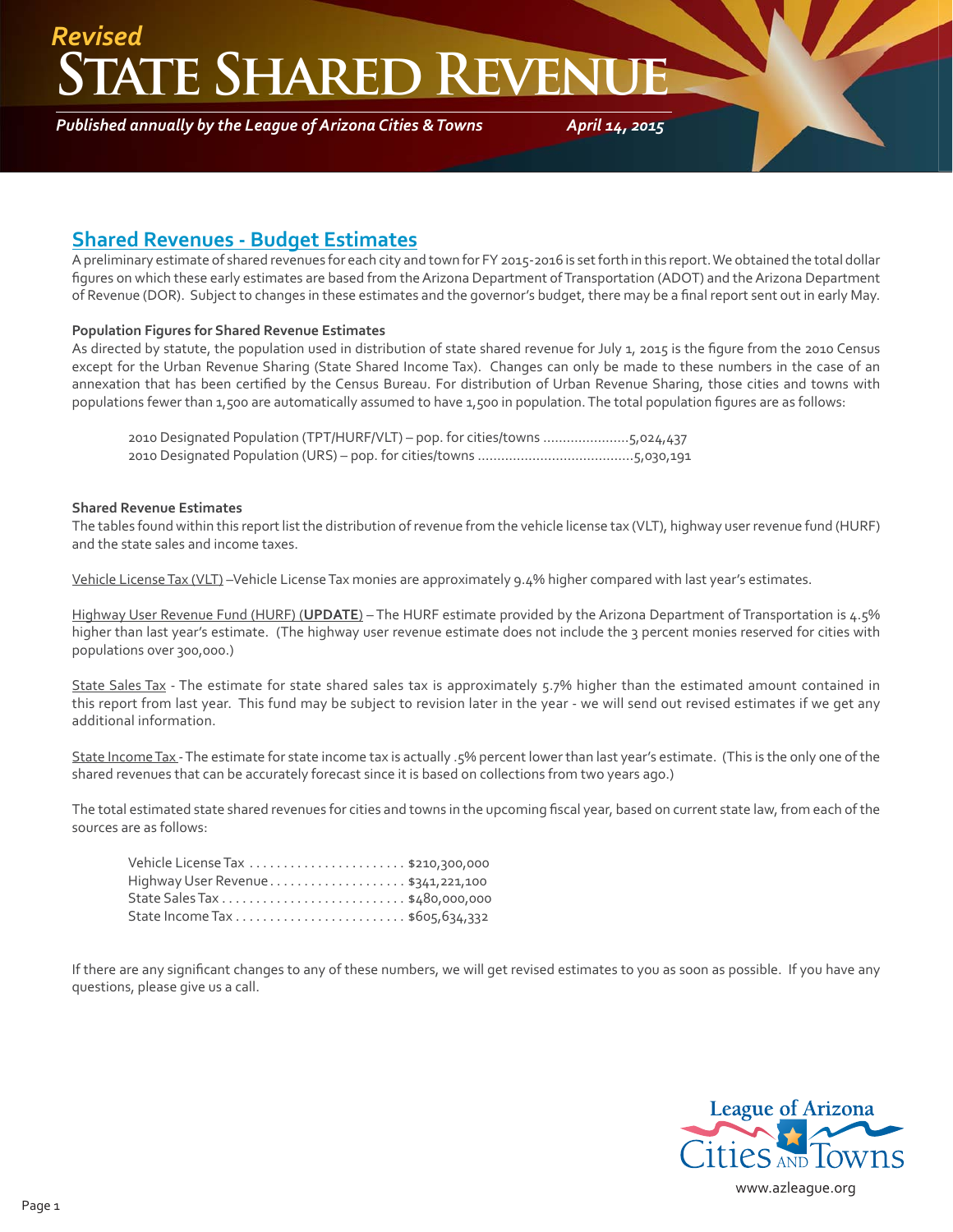# **State Shared Revenue** *Revised*

### *Published annually by the League of Arizona Cities & Towns*

*April 14, 2015*

| <b>CITY/TOWN</b>        | 2010 CENSUS<br>POP. | <b>2010 URS</b><br>POP.* | <b>VLT</b>   | <b>HURF</b>  | <b>SALESTAX</b> | <b>INCOME TAX</b> |
|-------------------------|---------------------|--------------------------|--------------|--------------|-----------------|-------------------|
| APACHE JUNCTION         | 35,840              | 35,840                   | \$1,830,615  | \$2,570,493  | \$3,423,906     | \$4,315,131       |
| <b>AVONDALE</b>         | 76,238              | 76,238                   | \$3,013,171  | \$4,757,288  | \$7,283,252     | \$9,179,045       |
| <b>BENSON</b>           | 5,105               | 5,105                    | \$245,186    | \$370,990    | \$487,696       | \$614,641         |
| <b>BISBEE</b>           | 5,575               | 5,575                    | \$267,760    | \$405,145    | \$532,597       | \$671,229         |
| <b>BUCKEYE</b>          | 50,876              | 50,876                   | \$2,010,783  | \$3,174,687  | \$4,860,342     | \$6,125,464       |
| <b>BULLHEAD CITY</b>    | 39,540              | 39,540                   | \$2,068,892  | \$3,475,007  | \$3,777,378     | \$4,760,611       |
| <b>CAMP VERDE</b>       | 10,873              | 10,873                   | \$644,347    | \$847,898    | \$1,038,731     | \$1,309,108       |
| CAREFREE                | 3,363               | 3,363                    | \$132,917    | \$209,853    | \$321,278       | \$404,905         |
| <b>CASA GRANDE</b>      | 48,571              | 48,571                   | \$2,480,881  | \$3,483,577  | \$4,640,138     | \$5,847,942       |
| <b>CAVE CREEK</b>       | 5,015               | 5,015                    | \$198,209    | \$312,938    | \$479,098       | \$603,805         |
| <b>CHANDLER</b>         | 236,326             | 236,326                  | \$9,340,365  | \$14,746,855 | \$22,576,953    | \$28,453,619      |
| <b>CHINO VALLEY</b>     | 10,817              | 10,817                   | \$641,029    | \$843,531    | \$1,033,381     | \$1,302,365       |
| CLARKDALE               | 4,097               | 4,097                    | \$242,793    | \$319,492    | \$391,399       | \$493,278         |
| <b>CLIFTON</b>          | 3,311               | 3,311                    | \$321,613    | \$363,458    | \$316,310       | \$398,644         |
| <b>COLORADO CITY</b>    | 4,821               | 4,821                    | \$252,254    | \$423,698    | \$460,565       | \$580,448         |
| <b>COOLIDGE</b>         | 11,825              | 11,825                   | \$603,990    | \$848,105    | \$1,129,679     | \$1,423,728       |
| <b>COTTONWOOD</b>       | 11,265              | 11,265                   | \$667,578    | \$878,467    | \$1,076,180     | \$1,356,305       |
| DEWEY-HUMBOLDT          | 3,894               | 3,894                    | \$230,763    | \$303,662    | \$372,006       | \$468,837         |
| <b>DOUGLAS</b>          | 17,509              | 17,509                   | \$840,934    | \$1,272,411  | \$1,672,689     | \$2,108,081       |
| <b>DUNCAN</b>           | 696                 | 1,500                    | \$67,606     | \$76,402     | \$66,491        | \$180,600         |
| EAGAR                   | 4,885               | 4,885                    | \$286,417    | \$949,914    | \$466,679       | \$588,153         |
| <b>EL MIRAGE</b>        | 31,797              | 31,797                   | \$1,256,720  | \$1,984,148  | \$3,037,666     | \$3,828,355       |
| <b>ELOY</b>             | 16,631              | 16,631                   | \$849,468    | \$1,192,798  | \$1,588,811     | \$2,002,370       |
| <b>FLAGSTAFF</b>        | 65,870              | 65,870                   | \$2,949,372  | \$7,055,089  | \$6,292,765     | \$7,930,739       |
| <b>FLORENCE</b>         | 25,536              | 25,536                   | \$1,304,313  | \$1,831,476  | \$2,439,533     | \$3,074,531       |
| <b>FOUNTAIN HILLS</b>   | 22,489              | 22,489                   | \$888,838    | \$1,403,324  | \$2,148,444     | \$2,707,673       |
| <b>FREDONIA</b>         | 1,314               | 1,500                    | \$58,835     | \$140,738    | \$125,530       | \$180,600         |
| <b>GILA BEND</b>        | 1,922               | 1,922                    | \$75,964     | \$119,934    | \$183,615       | \$231,409         |
| <b>GILBERT</b>          | 208,352             | 208,352                  | \$8,234,742  | \$13,001,264 | \$19,904,511    | \$25,085,553      |
| <b>GLENDALE</b>         | 226,721             | 226,721                  | \$8,960,744  | \$14,147,499 | \$21,659,358    | \$27,297,178      |
| <b>GLOBE</b>            | 7,532               | 7,532                    | \$462,693    | \$752,692    | \$719,555       | \$906,852         |
| <b>GOODYEAR</b>         | 65,275              | 65,275                   | \$2,579,878  | \$4,073,191  | \$6,235,923     | \$7,859,101       |
| <b>GUADALUPE</b>        | 5,523               | 5,523                    | \$218,287    | \$344,638    | \$527,629       | \$664,968         |
| <b>HAYDEN</b>           | 662                 | 1,500                    | \$40,667     | \$66,155     | \$63,243        | \$180,600         |
| <b>HOLBROOK</b>         | 5,053               | 5,053                    | \$282,676    | \$640,166    | \$482,729       | \$608,381         |
| <b>HUACHUCA CITY</b>    | 1,853               | 1,853                    | \$88,997     | \$134,661    | \$177,023       | \$223,101         |
| <b>JEROME</b>           | 444                 | 1,500                    | \$26,312     | \$34,624     | \$42,417        | \$180,600         |
| KEARNY                  | 1,950               | 1,950                    | \$99,601     | \$139,857    | \$186,290       | \$234,780         |
| KINGMAN                 | 28,068              | 28,068                   | \$1,468,631  | \$2,466,780  | \$2,681,423     | \$3,379,383       |
| <b>LAKE HAVASU CITY</b> | 52,527              | 52,527                   | \$2,748,424  | \$4,616,380  | \$5,018,067     | \$6,324,244       |
| LITCHFIELD PARK         | 5,476               | 5,476                    | \$216,429    | \$341,705    | \$523,139       | \$659,310         |
| <b>MAMMOTH</b>          | 1,426               | 1,500                    | \$72,836     | \$102,275    | \$136,230       | \$180,600         |
| MARANA                  | 34,961              | 34,961                   | \$1,465,110  | \$2,545,044  | \$3,339,932     | \$4,209,300       |
| <b>MARICOPA</b>         | 43,482              | 43,482                   | \$2,220,948  | \$3,118,587  | \$4,153,970     | \$5,235,227       |
| MESA                    | 439,041             | 439,041                  | \$17,352,315 | \$27,396,368 | \$41,942,944    | \$52,860,478      |
| <b>MIAMI</b>            | 1.837               | 1.837                    | \$112,847    | \$183,576    | \$175,494       | \$221,175         |